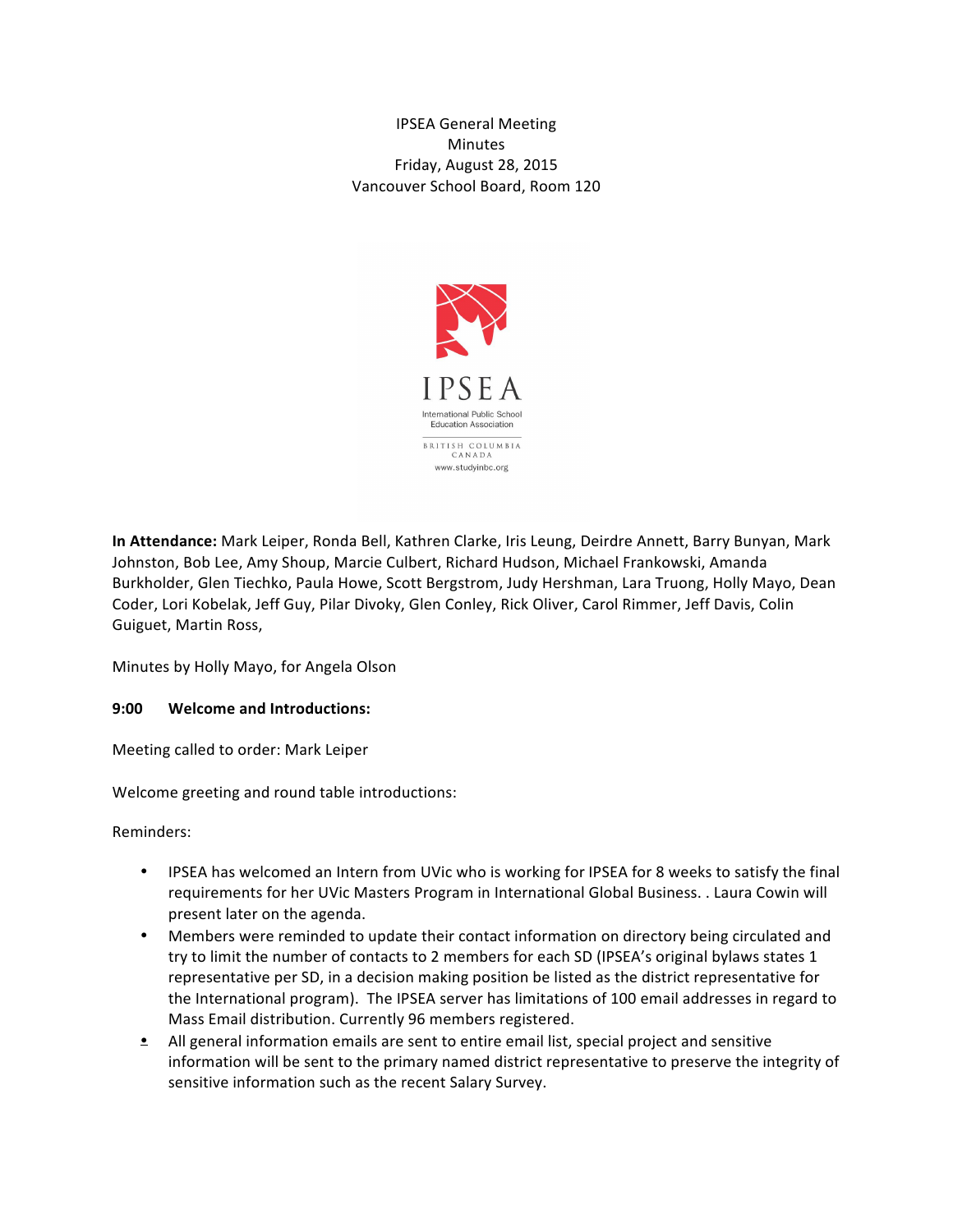# **Information Items**

#### 1. **Additions to and approval of Agenda:**

Add:&

- Curriculum and Graduation Credit Policy (Deirdre- Delta)
- True North re Financials (Mark Johnston Sooke)
- Custodianship (Scott  $-$  Gulf Islands)
- Remove #6 and  $#11$

**Motion:** To accept agenda with amendments

**Moved: Mark <b>Seconded:** Ronda Bell **Carried** 

# **2.** Review and Approval of minutes from last membership meeting 8-June-2015

The minutes were as posted on the website, distributed by email, and available as hard copy at the meeting. No additions, changes, or clarifications requested.

**Motion:** To accept minutes as presented **Moved: Mark Seconded: Michael Frankowski Carried** 

# **3. Presidents#Report (Ronda)**

#### **BCCIE Update:**

- BCCIE Conference attended by Ronda Bell, Sandy Prentice, and Kathren Clarke representing IPSEA. Ronda and Kathren stayed until Tuesday morning, Sandy attended full conference.
- Other IPSEA members attending conference included: Jeff Davis, Angela Olson, Patricia Gartland.
- Disappointed that BCCIE has not been more proactive in supporting IPSEA
- During BCCIE Conference had a formal meeting that included: MOE: Brenda Neufeld, Grant Shepherd BCCIE: Randall Martin, Allan Schroeder, Colin Doer, IPSEA: Ronda Bell, Sandy Prentice, Kathren Clarke. Purpose of this meeting was to hear progress BCCIE had made on developing an IPSEA mission to SE Asia. Sandy Prentice had several discussions through winter/spring with BCCIE on what IPSEA wanted as a mission to South East Asia. Unfortunately BCCIE came to table unprepared and did not have an outline or concrete information to present. Another formal meeting was scheduled for August 27.
- BCCIE asked IPSEA for suggestions of workshops/Pro-D ideas that BCCIE can facilitate to support K-!2 sector throughout the school year; we have an opportunity and responsibility to "help" BCCIE know who we are; how they can support us
- Kathren was able to meet with Trade Commissioners, members of government, etc. Purpose meeting with them was to increase IPSEA awareness, who we are; what we are doing. People know CAPS-I but they don't know IPSEA despite the fact CAPS-I was founded by IPSEA
- EG: BCCIE Conference is held annually on the worst possible week for IPSEA. Compromise this year: Monday 1 day seminar with K-12 focus; was helpful; lower cost and easier to attend 1 day; Seminars were worth attending
- EG: Good dialogue with universities, asking how can we cooperate; what issues are relevant for K-12, creating pathways between K-12 and post secondary,

#### **MOE Update**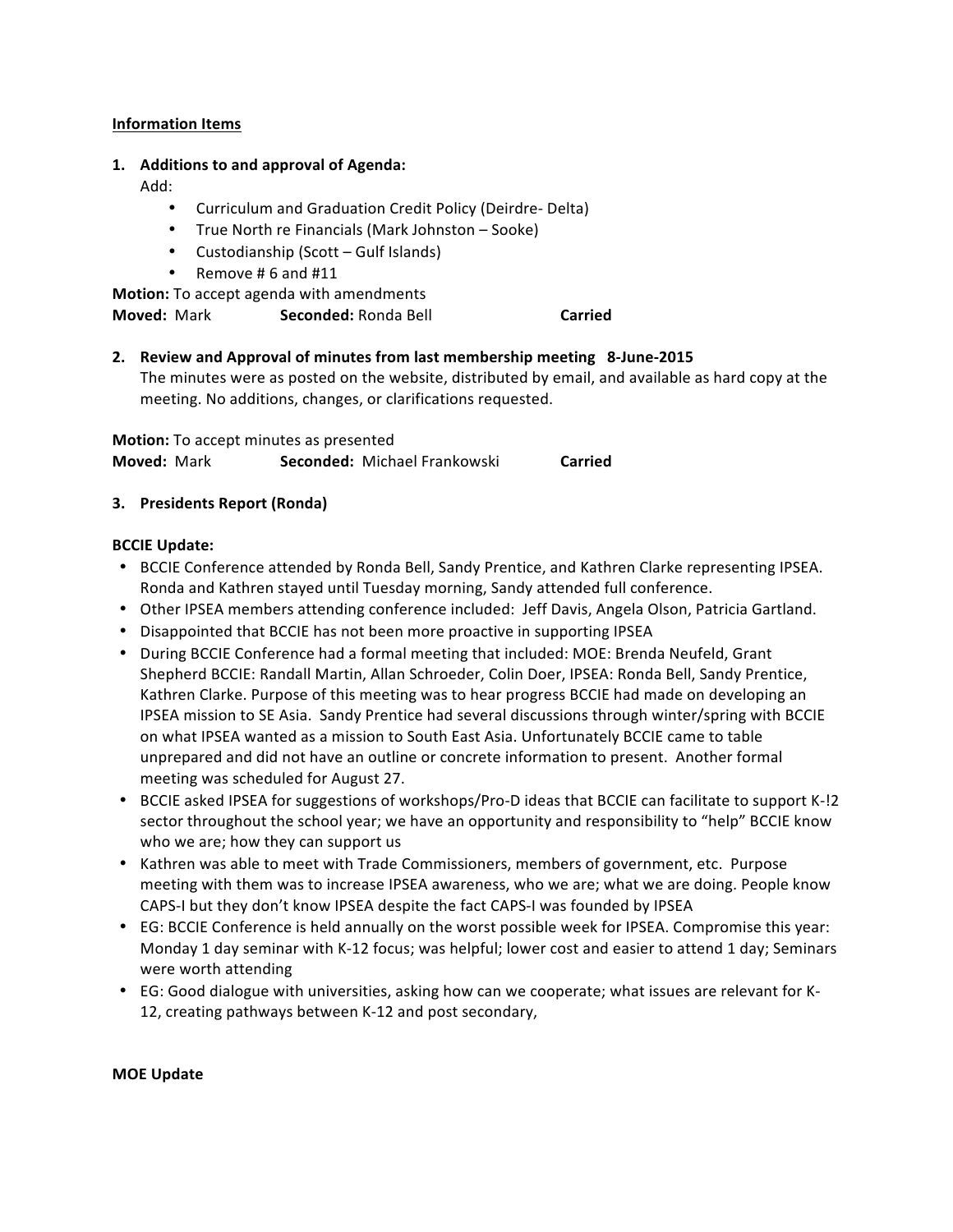- Ronda Bell and Kathren Clarke met with MOE (Brenda Neufeld) and BCCIE (Randall Martin) on Aug 27
- Agenda items for meetings with MOE:

Grad numbers MY Fd BC New Curriculum SIOP University and Post Secondary Pathways BCCIE Seminar; What K-12 Needs

- 1. Student Focused
- 2. K-12 Marketing and Recruiting
- 3. Pathways to Post Secondary
- 4. Personal Well-Being for Recruiters
- 5. Suggestions for other themes are invited from IPSEA members

Data requested by MOE; K-12 districts have not been submitting numbers; important to respond to this survey; Data generated will provide impetus for funding or scholarships for students and teachers going abroad; Reminder will be sent to Superintendents and will probably be forwarded to International Programs

- BCCIE not prepared for proposed Joint Mission with IPSEA; very little prep has been done; IPSEA did a lot of work before last meeting, but BCCIE was at ground zero. Joint Mission postponed to Jan-Feb 2017 limited to Vietnam and Thailand;
- BCCIE will include Indonesia and Philippines on the post secondary mission scheduled for this winter; some K-12 Districts may want to join, but this will not be a focus for IPSEA
- Some markets want to see partnerships with universities before they will consider K-12 enrollment
- Round table count of SD's interested in participating: 15 of approx. 24 attendees
- Deirdre suggested coordinating dates with existing events some SD's are already attending
- Important that IPSEA takes a higher profile in planning Joint Mission rather than waiting for BCCIE to plan event. Kathren will continue doing research on SE Asia mission in event BCCIE does not deliver.
- Next meeting with MOE and BCCIE: 27-Oct-2015
- MOE communication, connection, and understanding of IPSEA is improving; MOE is beginning to reach out to IPSEA
- After last meeting, Ronda and Kathren outlined the meeting notes and IPSEA 's expectations from BCCIE for next meeting sending outline to MOE and BCCIE
- IPSEA wants to demonstrate a genuine effort to work cooperatively with BCCIE but are prepared to separate ourselves from BCCIE if necessary.
- Proposed workshop meeting by BCCIE in Vancouver is for 15-Dec-2015 to coordinate with next IPSEA meeting date 14-Dec-2015.

Brenda Neufeld's portfolio includes International Strategic Action Plan

- Scholarships (connected with stats MOE has requested from K-12's)
- Some outbound funding has been approved; not yet announced
- IPSEA requested that MOE develop Outward Bound Programs rather than expecting K-12 International Programs to develop new programs
- MOE has proposed a "Welcome to BC Orientation Package" in various languages; will go out to tender; IPSEA Exec provided some suggestions and will continue to provide input but is not prepared to take on the project.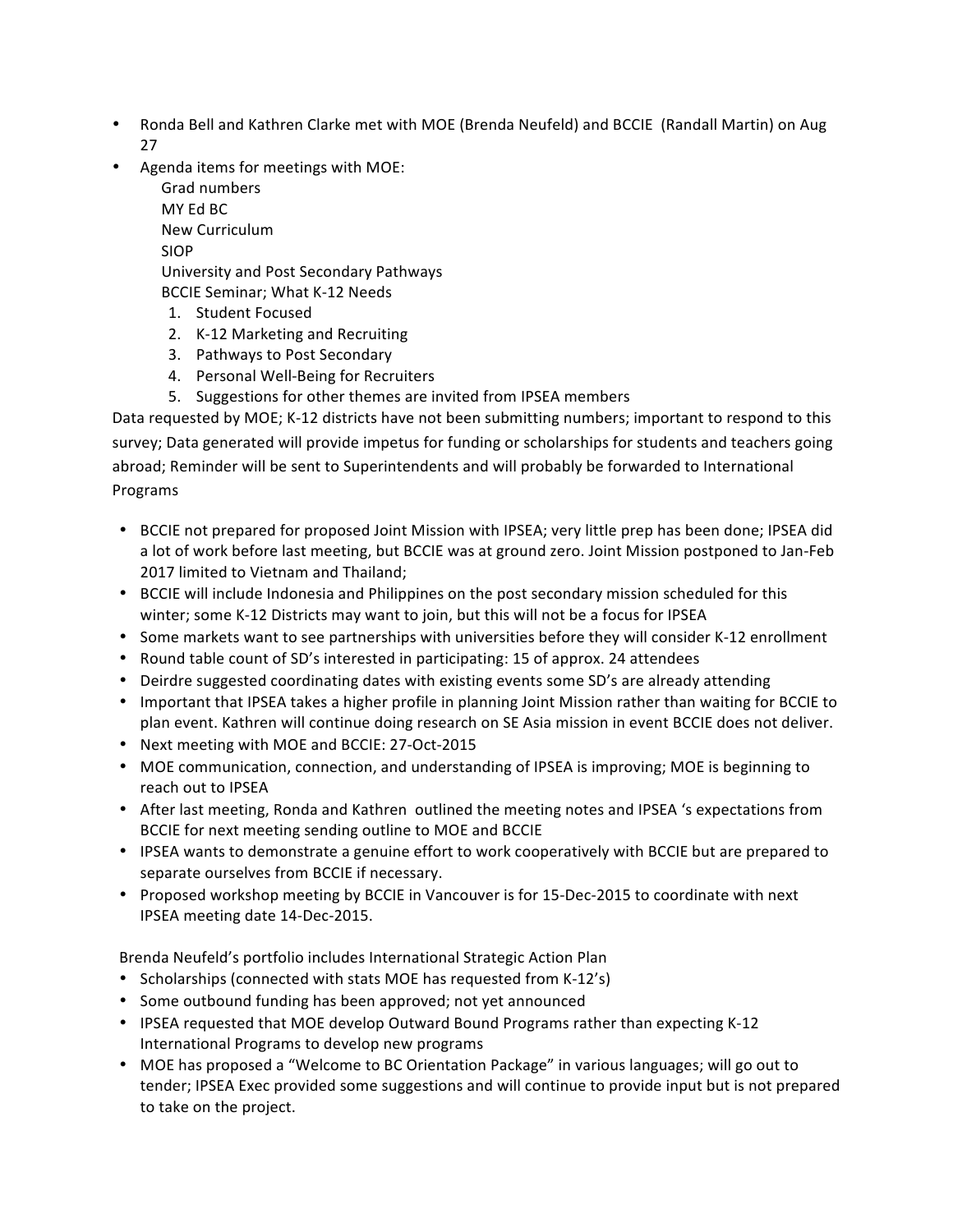# **4. Executive Director Report (Kathren)**

- Kathren and Ronda attended most meetings together this summer so Presidents report and ED report overlap.
- BCCIE summer conference: Pleasantly surprised with content, and networking opportunities to meet with government representatives, embassies, and consulates
- Made most of opportunity to increase IPSEA profile
- Will keep the connections during the year and will attend next BCCIE conference
- Next BCCIE Conference: 19-22 June, 2016 Victoria

NB: Ronda recommended that IPSEA should pay to send Kathren to future BCCIE events as our representative, to continue building our profile. It was agreed that we need to be strategic about where we choose to send Kathren, but the BCCIE event is beneficial.

Ronda also noted that Ontario is up and coming contender for the International Education market and we should be paying attention.

Website Update and upgrades:

• Created a few glitches for some SD's; let Kathren know if we have issues

#### Other:

- First meeting of New Executive 29-July in Vancouver
- Insurance coverage for Directors/Executive renewed to Fall 2016
- Supervising Student Intern from UVic completing her Masters of Global Business (Unpaid Internship): Laura Cowen.
	- ⇒ Designed Projects and support her to work on for IPSEA projects: Marketing Guides and agent list for Thailand, Indonesia, Vietnam; also, Compilation of Global Events.
	- $\Rightarrow$  Introduced her to DFAIT-D, consulate and embassy reps, agent lists in support of project:
	- $\Rightarrow$  Guides and calendar of events will be completed and distributed though IPSEA directory this fall
	- $\Rightarrow$  If this internship is successful for IPSEA, we can apply for funding from UVic to pay an intern next year.

# 5. **Treasurers Report (Iris)**

- Presented Financial Statement
- Currently 38 Full members and 2 Associate member under review for 2015-16
- Proposed Adjustments to Budget for 2015-16
	- $\Rightarrow$  Increase expense account for Executive Meetings
	- ⇒ Eliminate redundant accounts: Shipping and Bank Charges Added Special Legal Project approved at meeting 8-June-2015 (to develop standardized International Document Templates)

# **10:00#– 10:15#Break**

# 6. **Secretary's Report (Mark for Angela)**

- Angela attending Student Orientation today
- Membership dues due now; invoices were sent to all members this week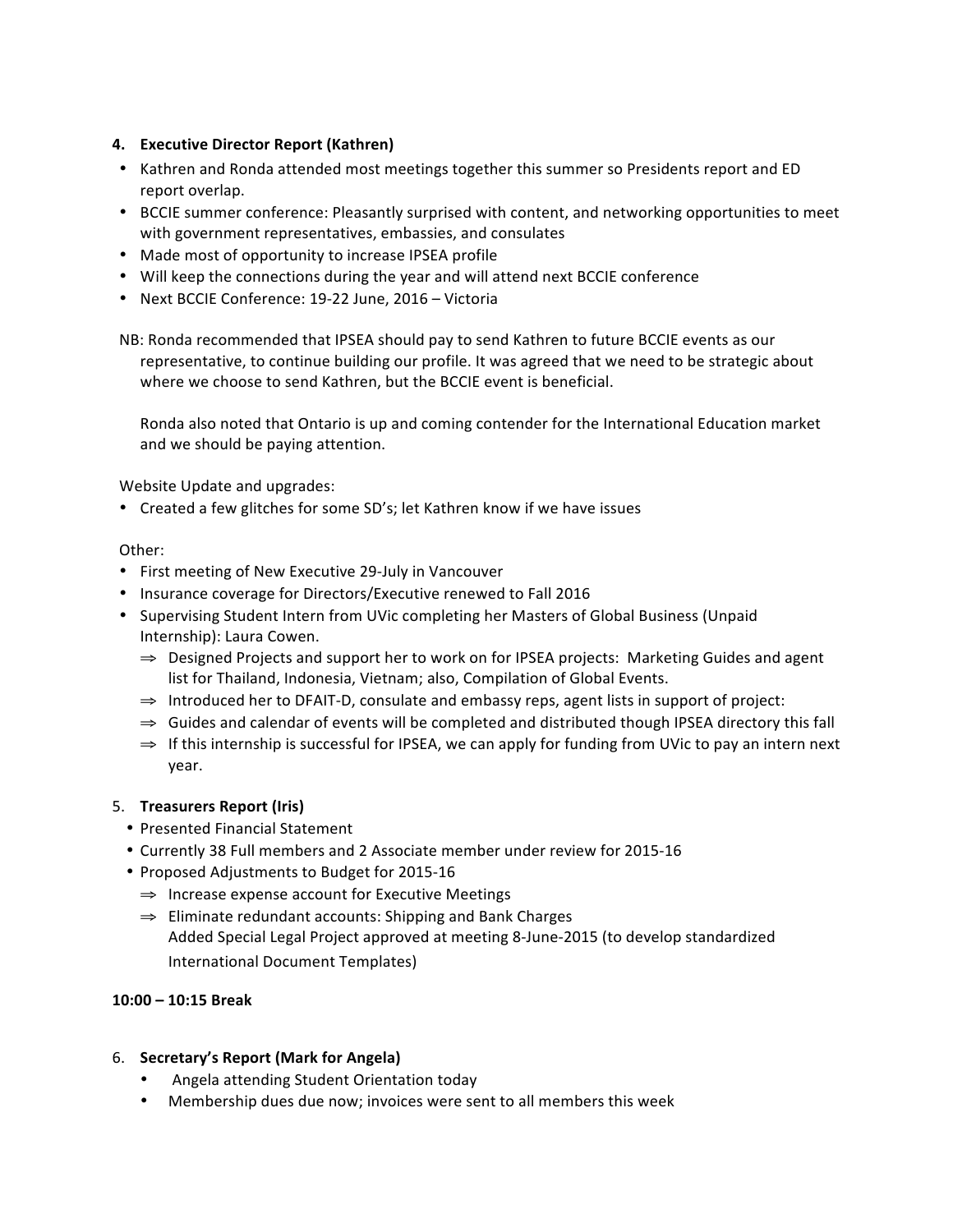# 7. **Harris and Company Legal Counsel Update (Ronda for Sandy)**

- Harris & Co. not available for today's meeting.
- Sandy proposed distributing templates when ready and having Harris and Company Teleconference to review:
- 4 members voted in favour; Majority voted to table this item for meeting, 14-Dec-2015
- Proposed that documents be made available to members when ready for review, before official presentation in Dec. Ronda will look into this possibility.

# 8. **Homestay Guidebook Launch by Minister Fassbender**

Official launch 28-Aug-2015  $@$  1:00 pm in Surrey (Fassbender's former riding)

# **9. Travel#Safety (Ronda)**

Committee has been struck; no formal materials to present at this point

# **Recommendations:**

- Critical Incident list; who should Senior Management contact first (Consulate, Embassy, Insurance Company, Lawyer)
- Use Guard.Me or Ingle insurance and contact information; they have lawyers in other countries
- Holly will send contact information for the lawyer Liz Gamble recommended (NB: Guantao Law Firm contact information provided with minutes)
- Leave itinerary with office staff and family
- Connect with people on the road; check in with a buddy
- Daily check in

# **10. CAPS-I Report (Barbara Onstad) –** Nothing to Report

#### **11:00 am**

# **Presentation: Laura Cowin Uvic Student for Masters Program in Global Business**

- Laura presented an outline of last project to graduate with her Masters in Global Business.
- Project is to develop marketing material with a focus on K-12 for IPSEA. The marketing guides include agent contact list will focus on recruiting in Thailand, Vietnam and Indonesia. Laura is compiling and cataloguing a list of global recruiting fairs and missions. The Guides and list of events will be available as a resource for all IPSEA members.

# Lunch 12:00 – 12:45

Members were given lunch vouchers for the SBO cafeteria, and were asked if we wanted to continue with the lunch vouchers for future meetings. We agreed it was a good idea, although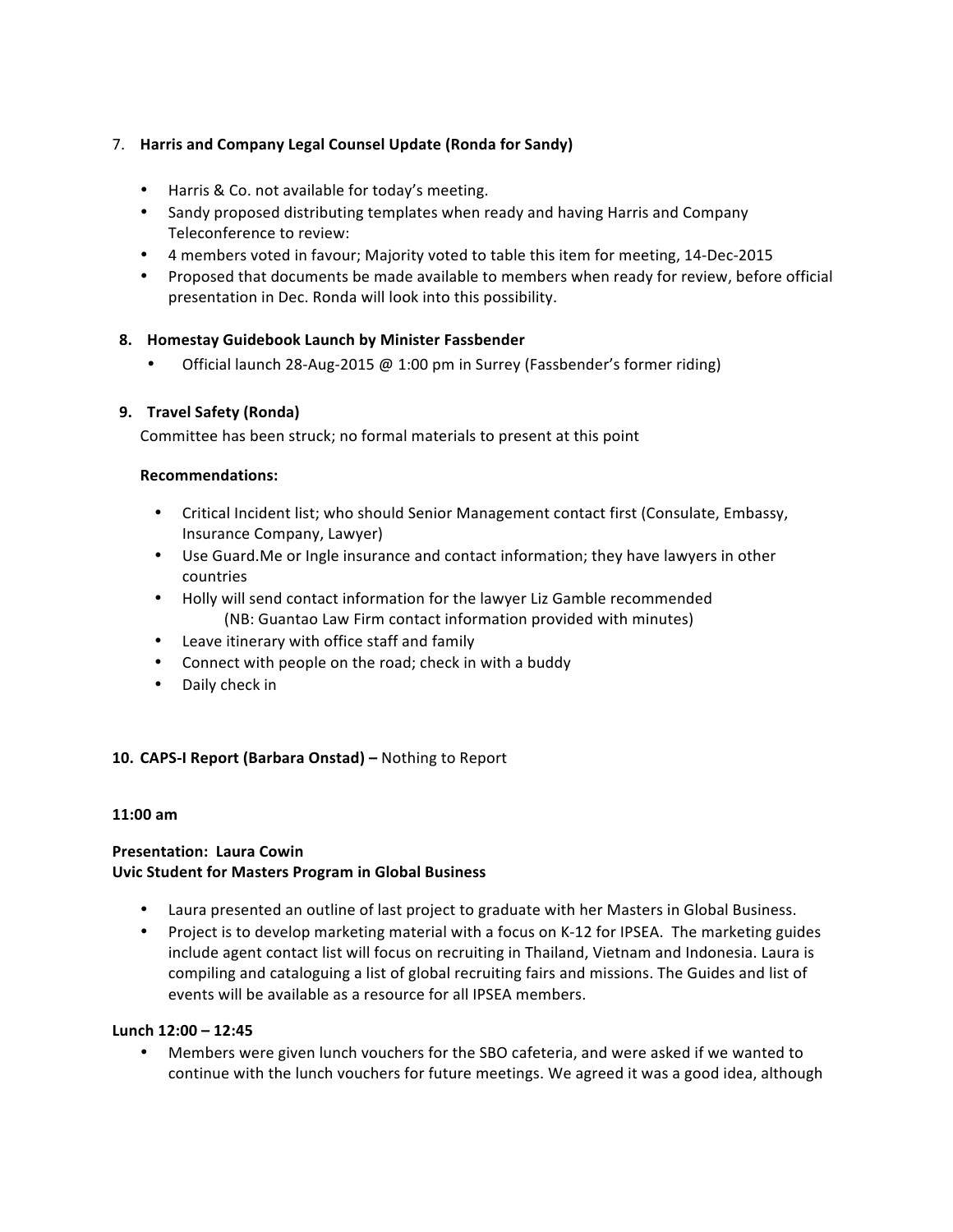our numbers were small today. It may be more challenging when we have a larger group attending.

#### **Discussion and Action Items**

- **1. CBIE Conference Delegate** (Ronda):
	- Recommendation that Kathren represent IPSEA at CBIE next year, and other relevant events as approved by the membership.

#### **2. Future Pro-D Suggestions** (Ronda)

- SIOP
- Support Staff Pro-D opportunities; IPSEA members as speakers? Do we take workshops on the road for smaller SD's?
- Cultural Sensitivity/Internationalization (Carol Rimmer re: Kaira Garson)
- BCCIE offers Pro-D and we are welcome to suggest topics
- Offer face to face with option to participate via webinar

# 3. **Update on BC Soccer – MOE Response** (Judy Hershman)

- Any organization under FIFA umbrella will not allow international students to participate
- This is consistent with FIFA regulations; no easy fix
- Independent Soccer Academies or BC School Sports allow participation
- Dean (Kamloops) will look into this issue further.

# 4. **Curriculum Reform and International Grad Policy (Deirdre Annett)**

# www.curriculum.gov.bc.ca/home

- Proposed IPSEA sub-committee to ensure International Programs have input
- How will international programs be affected? Curriculum; credentials, Grad Credits

\*Committee was struck: Deirdre Annett (Delta); Carol Rimmer (Central OK), Mark Johnston (Sooke), Marcie Cuthbert (Maple Ridge) Judy Hershman (Vernon)

# **5.** Applications from India

- Visas typically being denied from India; all SD's
- CIC alludes to corruption; no need to Indian students to study in Canada
- Pilot Program handled through Scotia Bank for Canadian Language Schools and Colleges: Bond has to be posted in advance; similar program in China in the past;
- Ronda (Nanaimo) Severing relationship with Indian Agent, Brilliant.
- Bob Lee (Saanich) Working with Agent, My Visa; holding future applications to see if any Visa applications are approved before processing new Indian applications

# **11. True North Financials**

- SDS Financials are not compatible with True North
- CIMS used by some  $SD's$  compatible with True North
- Requires some adjustments but most SD's have been able to work around glitches

# 12. Change of Custodianship (Scott Bergstrom)